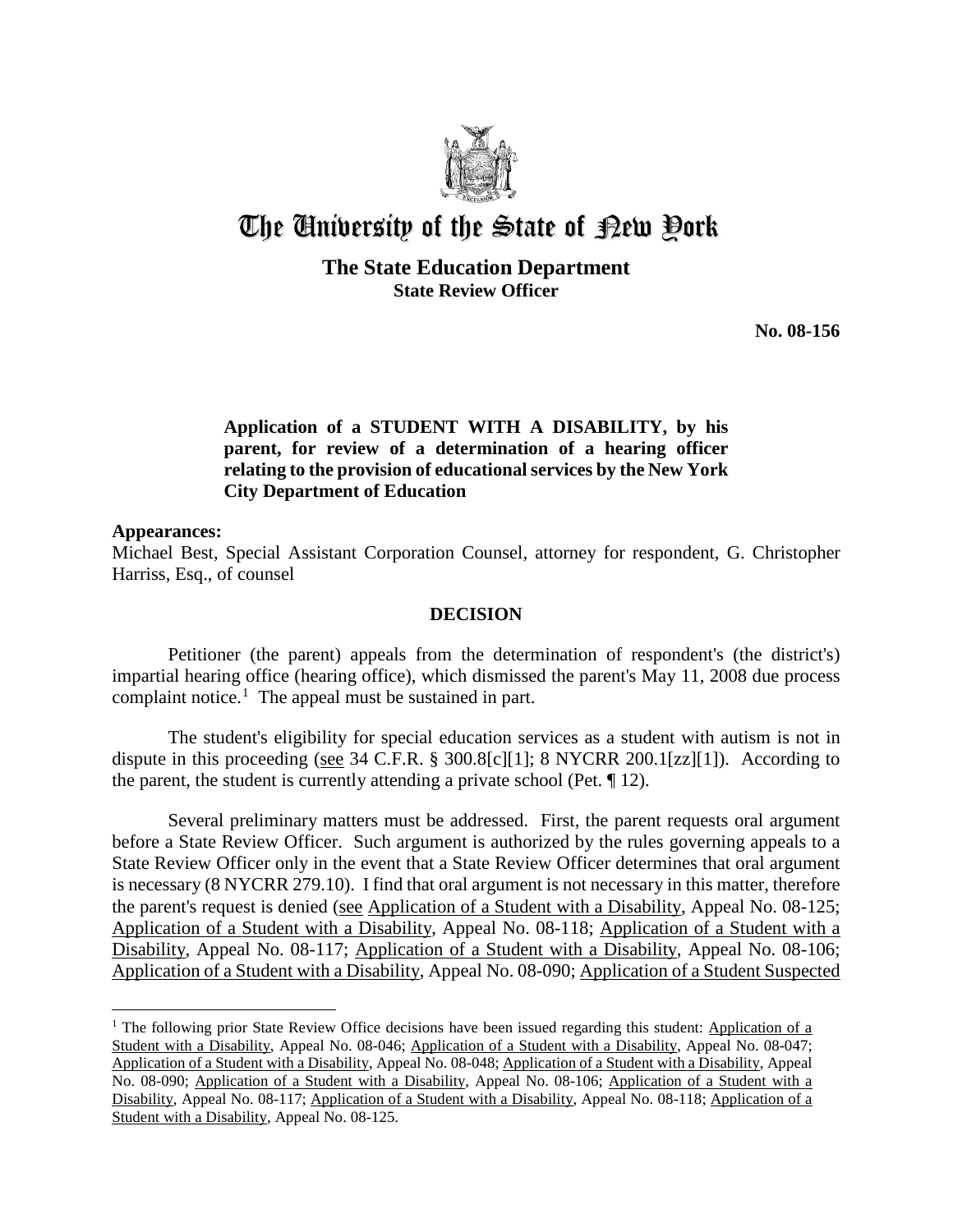of Having a Disability, Appeal No. 08-002; Application of a Child with a Disability, Appeal No. 04-041; Application of a Child with a Disability, Appeal No. 03-067).<sup>2</sup> Second, the parent requests that a State Review Officer conduct a hearing. This request is also denied as unnecessary. Third, the parent asks for relief pertaining to a number of issues that were not raised in the parent's May 11, 2008 due process complaint notice, relating to the operations of the district's hearing office. I decline to address those issues, as they were not properly raised below and are not properly before me (see Educ. Law § 4404[2]; 8 NYCRR 200.5[j][1][ii], [k]; Application of a Student with a Disability, Appeal No. 08-125; Application of a Student with a Disability, Appeal No. 08-118; Application of a Student with a Disability, Appeal No. 08-117; Application of a Child with a Disability, Appeal No. 07-085). Fourth, the parent requests "compensatory, punitive and any other appropriate restitution as part of the relief deemed fair and appropriate in this forum." With regard to the parent's claim for monetary compensation, it is well settled, that monetary damages, including compensatory damages, are not available to remedy violations of the IDEA (see Taylor v. Vt. Dep't of Educ., 313 F.3d 768, 786 n.14 [2d Cir. 2002]; Polera v. Bd. of Educ., 288 F.3d 478, 486 [2d Cir. 2002]; Wenger v. Canastota Cent. Sch. Dist., 979 F. Supp. 147, 152-53 [N.D.N.Y. 1997]). Consequently, these claims are not properly before me and must be denied.

On May 11, 2008, the parent sent an e-mail entitled "Due Process Complaint Notice: Request for Impartial Hearing" to the hearing office (Dist. Ex. 1).<sup>3</sup> A staff person at the hearing office declined to assign a case number and impartial hearing officer based on a determination that "[t]he issues mentioned in this complaint and the solutions recommended thereto were already expressed in the Due Process Complaints dated and amended on April 20, 2008" (see Corrected Certification, dated Dec. 30, 2008). The district did not file a response to the due process complaint notice (see 8 NYCRR 200.5[i][4]).

On appeal, the parent contends, among other things, that the May 11, 2008 due process complaint notice was not properly processed by the hearing office. The parent requests that a State Review Officer review the record to ensure compliance with due process requirements, and the opportunity to resubmit his May 11, 2008 due process complaint notice.

The district asserts in its answer dated December 31, 2008, that the issues raised in the parent's May 11, 2008 due process complaint notice were previously raised in the parent's April 20, 2008 due process complaint notice and fully litigated by the parent and the district, resulting in a decision on the merits by an impartial hearing officer on or about December 3, 2008 (see Answer Exs. 1 at pp. 10-12; 2 at pp. 1-13; 3 at pp. 1-6).<sup>4</sup> The district admits that the hearing office

 $\overline{a}$ 

<sup>&</sup>lt;sup>2</sup> The New York State Education Department's Office of State Review maintains a website at www.sro.nysed.gov. The website explains in detail the appeals process and includes State Review Officer decisions since 1990.

<sup>&</sup>lt;sup>3</sup> The record on appeal does not contain numbered exhibits. The exhibits provided by the district have been numbered sequentially by staff at the Office of State Review in order to provide a clear and efficient means of reference to the record on appeal and will be referenced herein as district exhibits.

<sup>4</sup> The parent filed an initial and amended due process complaint notice on April 20, 2008, both of which are herein referred to as the "April 20, 2008 due process complaint notice" (see Answer Ex. 2; Application of a Student with a Disability, Appeal No. 08-048). The parent's April 20, 2008 due process complaint notice was the subject of Application of a Student with a Disability, Appeal No, 08-048, which granted leave to the parent to re-file his April 20, 2008 due process complaint notice. The parent subsequently filed an amended due process complaint notice on September 7, 2008, and a decision was rendered after an impartial hearing on December 3, 2008 (Answer Exs. 2; 3).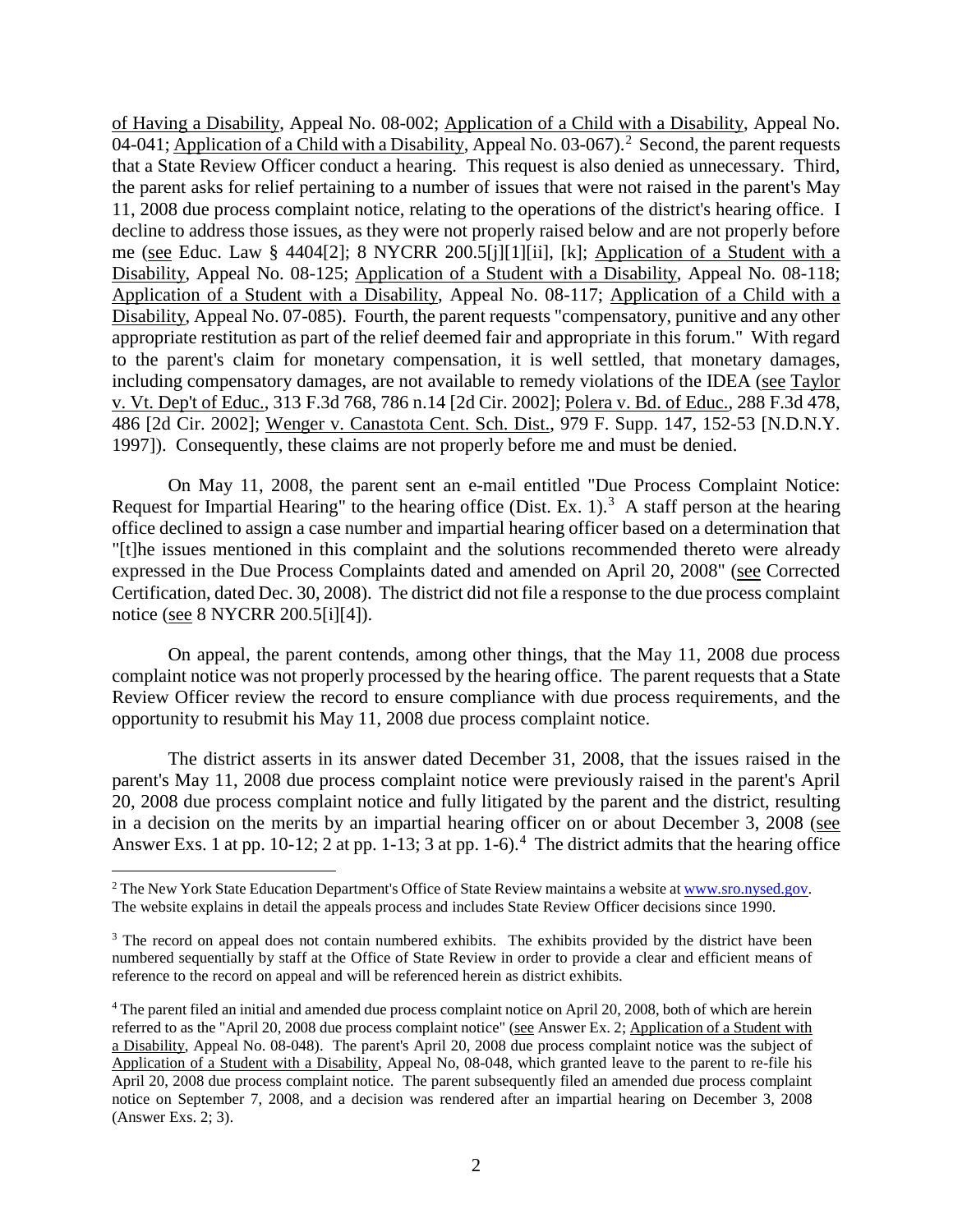should have processed the May 11, 2008 due process complaint notice in the normal course of business and assigned it a case number. The district alleges, however, that the parent failed to state a claim for which relief can be granted; that the petition is moot; that the parent's purported claims are barred in whole or in part by the doctrines of res judicata and/or collateral estoppel; that the parent's purported claims are barred in whole or in part by equitable considerations; that the parent's purported claims are barred in whole or in part by the doctrine of laches; that a State Review Officer does not have subject matter jurisdiction over some and/or all of the parent's purported claims; and that the parent is not aggrieved. The district requests that the petition be dismissed with prejudice or, in the alternative, that the petition only be sustained to the extent that the parent is permitted to re-file the same May 11, 2008 due process complaint notice.

The parent filed a reply dated January 5, 2009 to the district's answer. Pursuant to State regulations, a reply is limited to any procedural defense interposed by a respondent or to any additional documentary evidence served with the answer (8 NYCRR 279.6). In this case, much of the reply does not respond to the procedural defenses interposed by the district and contains allegations and responses outside the scope of a reply and such will not be considered. However, I will accept the reply for the limited purpose of considering the parent's argument relating to the additional documentary evidence (Corrected Certification dated Dec. 30, 2008) served with the district's answer and to the extent that the reply can be construed as applying to procedural defenses interposed by the district.

Upon receipt of a due process complaint notice, a board of education "shall arrange for an impartial due process hearing to be conducted" (8 NYCRR 200.5[j][3]) and shall appoint an impartial hearing officer to conduct the hearing (Education Law 4404[1]; 8 NYCRR 200.5[j][3][ii]). The appointment of an impartial hearing officer must be in accordance with the rotational selection process mandated by State statute and regulations (see Educ. Law § 4404[1]; 8 NYCRR 200.2[b][9], 200.2[e][1], 200.5[j][3][i]) and in accordance with the timelines and procedures delineated in 8 NYCRR 200.5(j). The impartial hearing officer is required to render a decision (see 8 NYCRR 200.5[j][5]; see also 34 C.F.R. § 300.512[a][5]).

After reviewing the record, I find that the failure of the hearing office to process the parent's e-mail entitled "Due Process Complaint Notice: Request for Impartial Hearing," and assign an impartial hearing officer constituted an error.

Accordingly, the hearing office's dismissal of the parent's May 11, 2008 due process complaint notice shall be annulled and the parent shall be allowed to resubmit the same May 11, 2008 due process complaint notice so that it may be properly processed by the hearing office, by assignment of a case number and an impartial hearing officer.

This decision does not preclude the district from requesting a sufficiency determination upon proper application if the May 11, 2008 due process complaint is re-filed (20 U.S.C.  $\frac{1}{2}$ [1415[b][7][A][ii]; 34 C.F.R. § 300.508[b]; 8 NYCRR 200.5[i][3]; see M.S.-G v. Lenape Regional High Dist. Bd. of Educ., 2007 WL 269240, at \*3 [D.N.J. Jan. 24, 2007]), or from raising arguments below that it has raised here on appeal. Nor does it preclude the parent from attempting to resolve his concerns through mediation, the State complaint procedures, or a due process hearing.